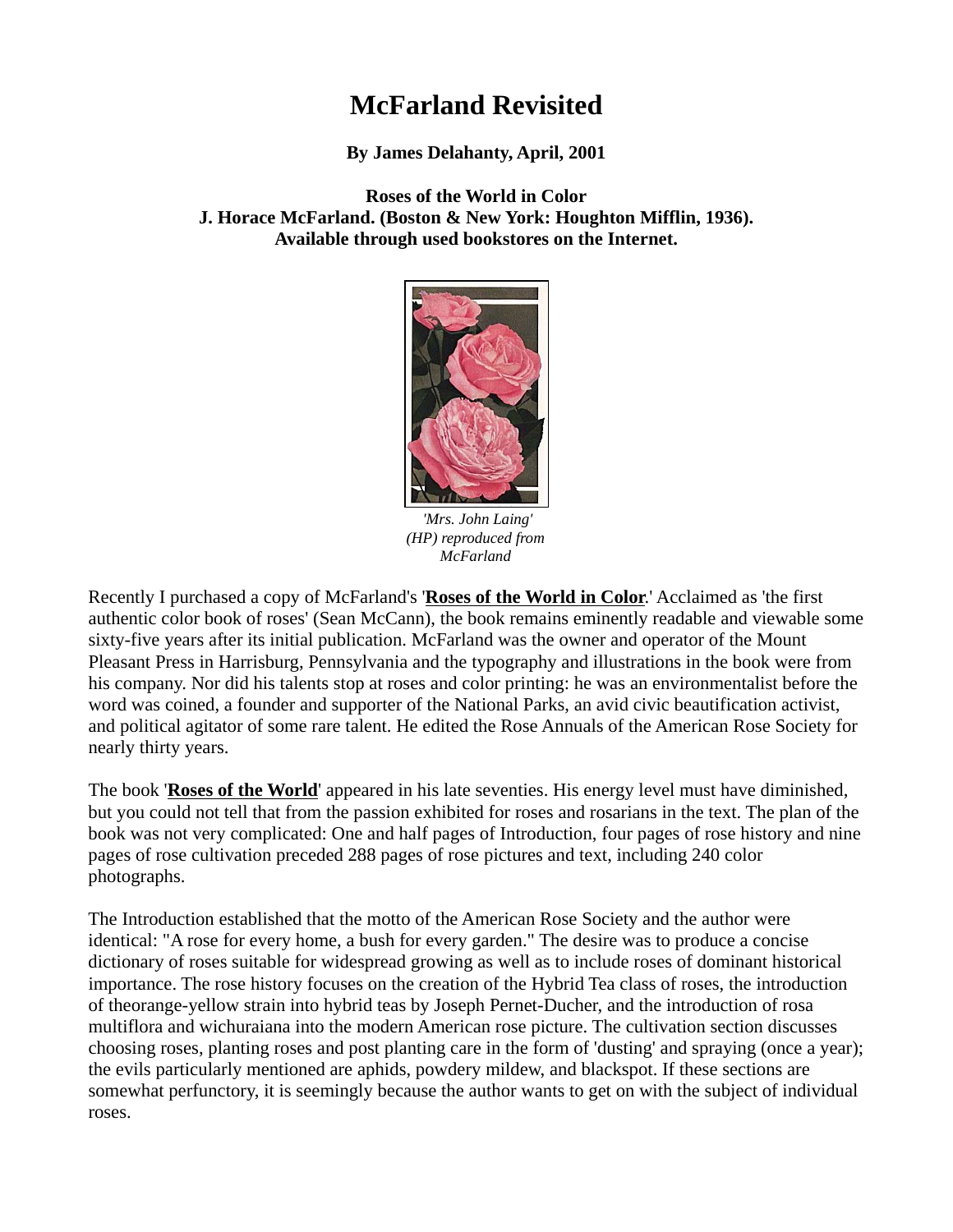The dictionary section is organized in a quasi-alphabetical sequence; considerations of space and illustrations sometimes compromise the alphabetical sequence, but not enough to undermine the basic structure of the book. Exclusive of species roses, 522 roses are mentioned and judged as worthy of inclusion; there are 240 color illustrations, 24 black and white photographs illustrating various rose gardens (including one labeled "NOT an ideal") as well as 17 or so black and white photographs of individual roses and one picture of a rose hybridizer: J. Pernet-Ducher-for whose roses McFarland admits a preference. Whatever mute professions of impartiality and distance might have been the goal of the author, the passion for roses and individual roses and rosarians is impossible to disguise. And the capacity for arousing enthusiasm and the desire for possession in the reader has not faded with the intervening years. A look at the picture of 'Nigrette,' for example, must have fostered the desire to restore this rose to commerce, even aside from any preservationist considerations. It is hard to judge photographs that are over sixty years old; suffice to say that many of the photos arouse the desire to see the rose in actuality, touch the petals and foliage, and inhale the promised fragrances. McFarland's tour de force is all the more remarkable when you consider that **Modern Roses** (l930) had identified some 2511 roses in commerce. (For comparative purposes, the current Official Guide to Exhibition Names lists about 25,000 roses and the "Combined Rose List 2001" lists some 12,519 roses and cultivars.)

The usual format is to list the name of the rose, its designated class, the hybridizer and the year of hybridization, and the introducer to the American market with a later date. A sentence or two describing the colors and other characteristics of the particular rose completes the entry. This apparently rigid format does not confine McFarland to the role of some pallid and neutral companion during the journey through the roses.

He can be generous in his praise: 'Etoile de Holland' has set the 'standard of excellence' against which red roses must be judged. 'Frau Karl Druschki' is simply the 'world's greatest white rose to date.' 'Gruss an Aachen' represents the 'most useful of all the Polyanthas so far.' 'Isobel' delights as 'one of the most exquisite of roses, distinguished by the three-day variation in color beauty, given as each flower unfolds from the tightly rolled bud into the open bloom.'

McFarland can be dismissive: 'Veilchenblau'-which by virtue of the shortcomings of name and color he could only mention with 'execration.' Or 'Eugene Jacquet' which he found 'not very pleasing in the garden.' Or 'Crimson Champion:' This rose was not retained 'in commerce probably because of its poor growing habit.'

He can be confident enough in his printer's art to note that 'Dainty Bess' 'defies the printer's art.' And that the two-toned beauty of 'Betty Uprichard' is 'almost unreproduceable.'

McFarland adds tidbits of information about particular roses: We learn that 'Tom Thumb' should be kept away from rich soil, that 'Reverend Page-Robert's was harmed by over-propagation, and that 'Paul's Lemon Pillar' will 'not endure' cutting back.

McFarland is fairly sensitive to the nuances of names. He regards 'Peaches and Cream' as having an 'absurd' name and expresses the same opinion with regard to 'Imperial Potentate;' but 'Ghislaine de Feligonde', on the other hand, can be easily pronounced after one trial (maybe by McFarland). 'Souvenir de Alexandre Bernaix' has a 'long and uneuphonious' name; 'Gloire de Chedane-Guinoisseau' has a 'complicated' name but is 'indispensable' in the garden." Only the name of 'Mme Gregoire Staechelin' has stopped its 'sweeping the rose-world' with its completely unique value and beauty as a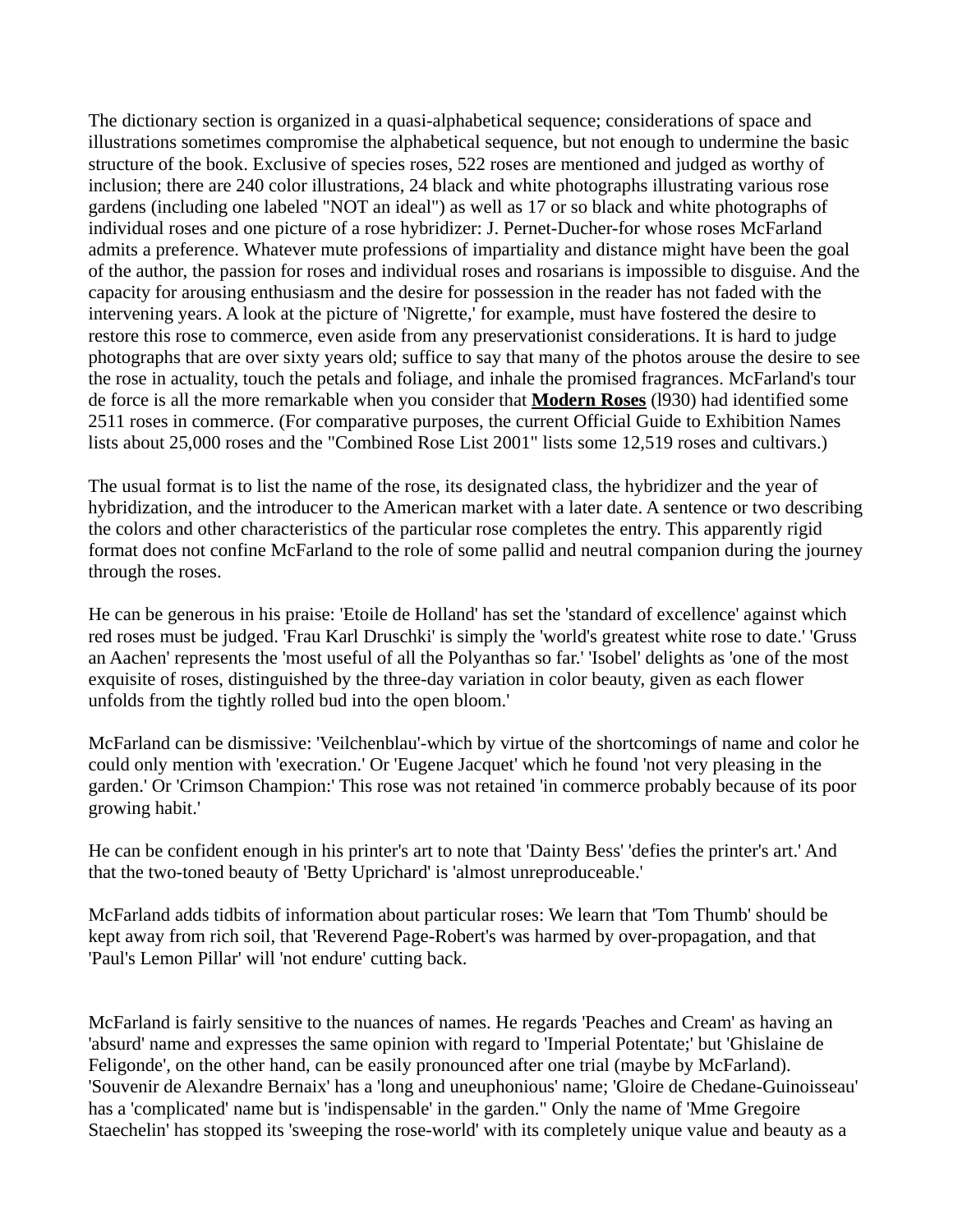climber. Presumably, 'Mme deSancy de Parabere' did not suffer from a similar nominal disability.

Of course, even a master can be in error. Even though he dubs 'Mrs. A. R. Barraclough' as a 'rose aristocrat,' declares 'Mrs. Dunlop Best' to be a 'necessity' in the garden, and expresses 'enthusiasm' for 'Springtime,' none remains in commerce today. And even a master can coin clunky phrases; he notes that 'Blaze' 'started up like a rocket and almost came down like a stick' and that 'If a rose can said to ring a bell, 'Carillon' is that rose." But minor errors and prose clunkers aside, McFarland is a grand companion on a survey through the roses available in the first third of the last century. A quick search on a popular used book site on the Internet reveals that some 60 copies of the book, at prices ranging from five to a hundred dollars, were easily available.



*'Leonard Barron' (HT) reproduced from McFarland*

**II**

The easy availability of the book raised the question in my mind as to the ease of availability of the roses mentioned in '**Roses of the World in Color**.'

Armed with a copy of the "Combined Rose List 2000," I checked to see which roses were still in commerce and whether they could be easily obtained. I differentiated between roses 'Widely Available' and those merely 'Available' through specialist nurseries for purposes of making a distinction, 'Widely Available' was defined as being listed in at least six nurseries on two continents; all other roses were divided into 'Available' or 'Not in commerce.'. Since the usual rule of delineation's is that the most fertile territory is the area where the distinctions clash, those cases where the data conflicted were examined with some care. The most obvious of these would be where there were more than six nurseries but only on one continent, or where the number of nurseries was under six, but two or more continents were represented. There was just one instance of more than six nurseries but only on one continent; that case involved 'Black Boy,' a rose that is widespread in Australia and New Zealand (16 nurseries offer it), but not offered elsewhere.

On the other side of the axis, there were five cases in which fewer than six nurseries offering the rose spanned three continents and 30 cases in which fewer than six nurseries spanned at least two continents. The three continent category of five included the roses 'Cecil' and 'Heinrich Wendland,' where three nurseries on three different continents offered the rose in question. The thirty cases involving two continents included more than half where the number of offering nurseries was only two or three in number. By no stretch of the imagination can one or two nurseries on a continent be considered 'widely available.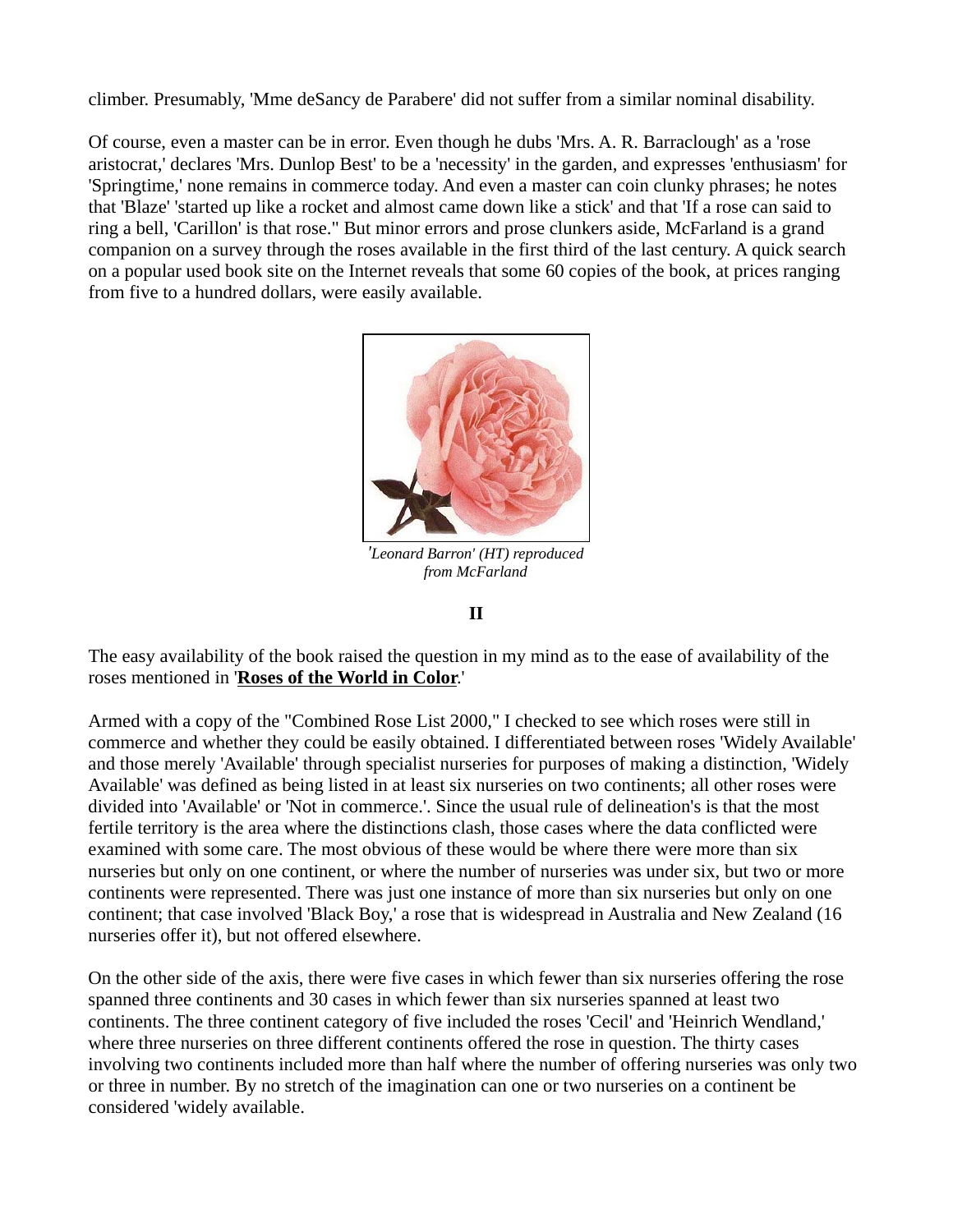The more general question of availability indicates that of the 522 roses mentioned by McFarland (exclusive of species roses), 396 are currently available in commerce; of those number 174 are widely available by the definition given in the previous paragraph. Two hundred and twenty-six roses mentioned or 43% of the roses in question are not available through regular commercial channels. Of course, some of the roses not available in commerce might be available through private noncommercial channels or through associations with public or private gardens or collections. And, it is also true that some roses move in and out of commerce with great rapidity characteristic of modern roses as well. Thus, 'Tip-Top' (a 1909 Polyantha by Lambert), which was available within the last decade, is not currently available commercially, although cuttings can be obtained from private rosarians.

Of the 396 roses available, 174 were designated as widely available and 122 as available only through diligence in searching at specialized nurseries. Still, the precariousness of the availability factor can be easily demonstrated; the less widely available rose number would be significantly reduced were not Vintage and Sequoia nurseries carrying them. In over 70 cases the less widely available roses are available only in the United States at either or both Vintage and Sequoia nurseries. In fact, of the total 396 roses still in commerce from **Roses of the World in Color**, 233 are carried by Vintage and 69 by Sequoia. (In the case of the Vintage numbers, it should be realized that in many cases the rose is carried on a custom budding basis which can delay the acquisition of the rose up to two years.) Nevertheless, the Vintage numbers are impressive, representing some 45% of the roses discussed in '**Roses of the World in Color**.' There is a temptation to speculate that the numbers are a product of a specific intent to garner roses associated with the McFarland book, especially since the Vintage percentage of roses from another later less well known book - **Roses Illustrated** by Morrie Sharp and Dean Collins (Portland, Or, Western Trail Publishers, 1952)-is only 35%; however, it is more likely that the numbers are an incidental byproduct of collecting and preserving older roses as the primary activity, or as an accidental byproduct of that endeavor. Gregg Lowery, of Vintage Gardens, disavowed any specific intent to collect the roses listed in McFarland's books, but noted that the pictures were sufficiently 'seared in our consciousness' to create an inability to pass up the opportunity to acquire a rose shown in McFarland's book. The Vintage numbers hold up as exemplary upon a consideration of the roses available at major public rose gardens in California.

The San Jose Heritage Rose Garden carries (according to a 1999 catalog) 194 of the roses mentioned in **Roses of the World in Color**. On a walk-through of Huntington Rose Gardens, some 122 were espied. And Descanso revealed 66 in a similar walk-through. (A list of the roses available for viewing at Descanso and Huntington will be placed on the Ventura County Rose Society web site.) The private garden of Kim Rupert in Santa Clarita contains over forty of the roses mentioned McFarland's classic.

Whether or not the staying power of the roses mentioned by McFarland is a tribute to his perspicacity in spotting roses of great and enduring character, or to the rules of chance involved in citing nearly a quarter of the roses then in commerce with a large number already having displayed durability (those from the 19th century), there is no question that today's rosarian doubly benefits from the continuing existence of so many of the roses he cited as well as the continued availability of his book.

### **III -- A Modest Proposal**

In the millennial year under the auspices of the World Federation of Roses a Specialized Conservation Committee was formed with the mission of preserving the 'genetic diversity which currently exists within the genus Rosa by identifying rare species and cultivars and ensuring that they are propagated and grown at multiple locations worldwide.' The group is committed to creating a master database of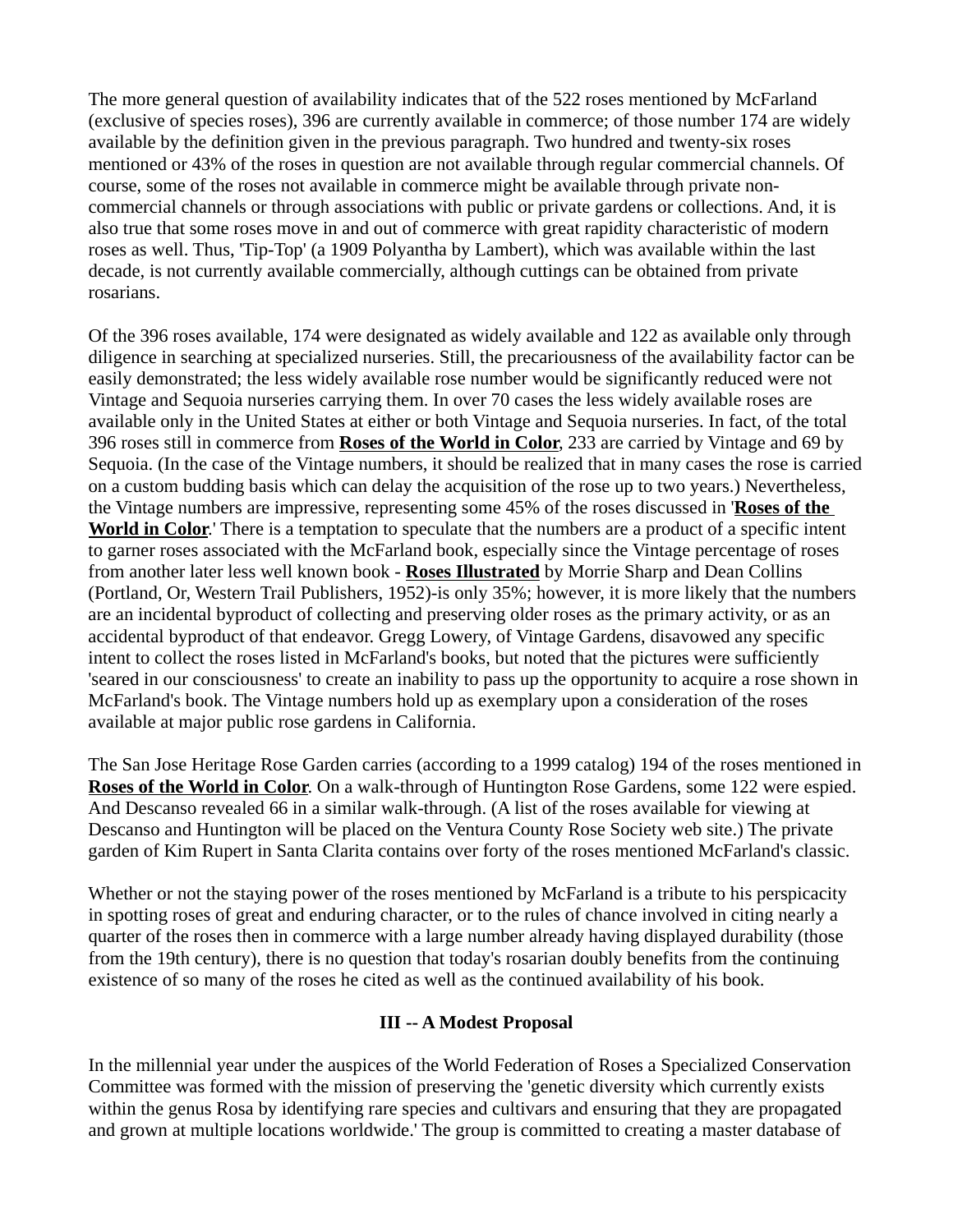the roses in both public and private rose gardens with a view to the ultimate work of acting as a conservator of the world's roses. Nor should the work of private and public entities in preserving the past go unrecognized.

Yet, while the work of preserving roses from the 19th century continues, Descanso Gardens has created a rose bed of what it calls Vintage Hybrid Teas and labels them as the 'most in danger of extinction.' Even the work of a contemporary hybridizer such as Jack Christensen can move out of commerce quickly-over a third of the roses he has hybridized are already listed as no longer in commerce or in his pungent phrase-'no longer sold.'

While macrocosmic efforts are being made to preserve what is available at the world's greatest resources of roses, it may not be amiss to think of possible actions on a microcosmic level. This thought has been inspired by the work of some of the rosarians on the VenturaRose listserve. An effort is being made to determine which roses actually bloom over the spring, summer, and early fall months on a regular schedule. The effort is being coordinated by Lynnette Buchanan-Roth, who is collecting the data with a view to producing a list of dependable roses for the rosarians within the growing areas of the Ventura Rose Society. At the beginning of the month, the reporters send her a list of the roses growing in their gardens with a note as to the class of the rose as well as whether the rose constitutes a new planting or an older one. The speed of the personal computer and the reality of ample storage space enable this activity.

As indicated, the collection of data is partially made possible by the availability of storage space through the advent of the personal computer. But it also gives rise to other possibilities. Possibly, on a district wide basis or even just local rose society basis, data could be collected as to the roses in the gardens of members with a view to preserving and protecting rare cultivars and ensuring their survival. The options available through the collection of such data, could prevent the irreparable loss of valuable plants as well as ensuring that survival would be deliberate and planned rather than the work of dedicated individuals or relying on the memory and grace of people in the process of great life changes as they age, relocate, and weary of the tasks associated with maintaining large numbers of roses. There could be a plant adoption process, or a program of assistance to those nurturing valued cultivars under difficult personal circumstances, or a program of donation to the District itself of cultivars, cuttings, or grafts as part of the general program of preservation and conservation. The District Offices could act as a clearinghouse for the information and the general programs. Gardeners with valuable and distinctive cultivars could be encouraged to register the contents of their garden with the District as well as with such entities as www.helpmefind.com or a similar agency. This is one of the points in which the federal/local structure of the American Rose Society and the local societies and Districts could allow for a variety of approaches in each entity appropriate for the particular District and/or society.

That there might be incidental benefits attached to such a program is easily apparent, if only to foster any kind of rapprochement between whatever dolors exist between those primarily interested in Heritage roses and those interested in more modern roses. Recent and less recent roses of yesterday are simply the Heritage of tomorrow. And, of course, it would be a tremendous service to the future even if only a few roses are saved and the diversity of roses maintained or expanded.

Certainly McFarland would actively campaign for any program benefiting the genus Rosa.

## **-- Jim D, Sherman Oaks, CA**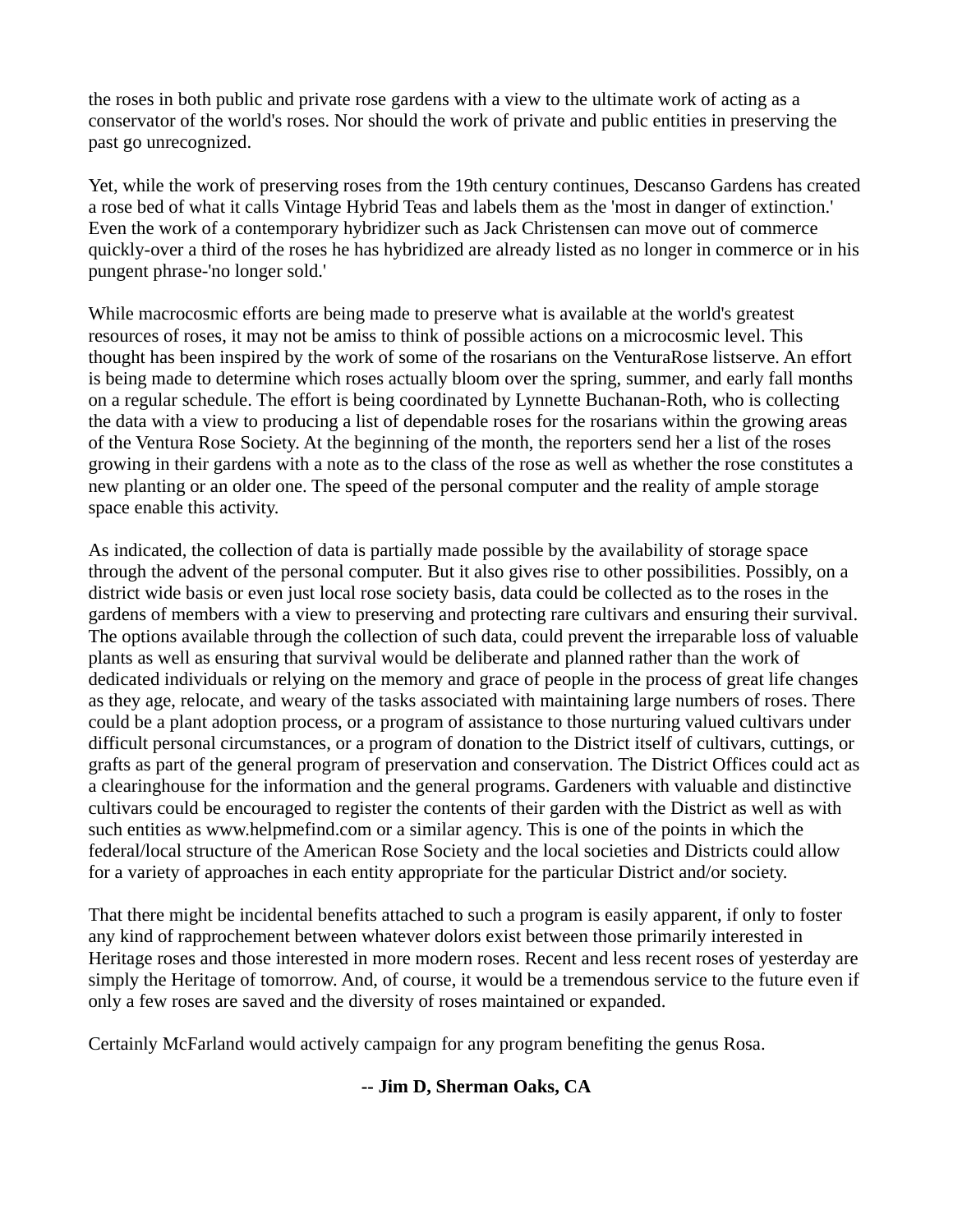

*Nigrette (HT) reproduced from McFarland*



*'Mermaid' (Hb) reproduced from McFarland*



*'Dainty Bess' (HT) reproduced from McFarland*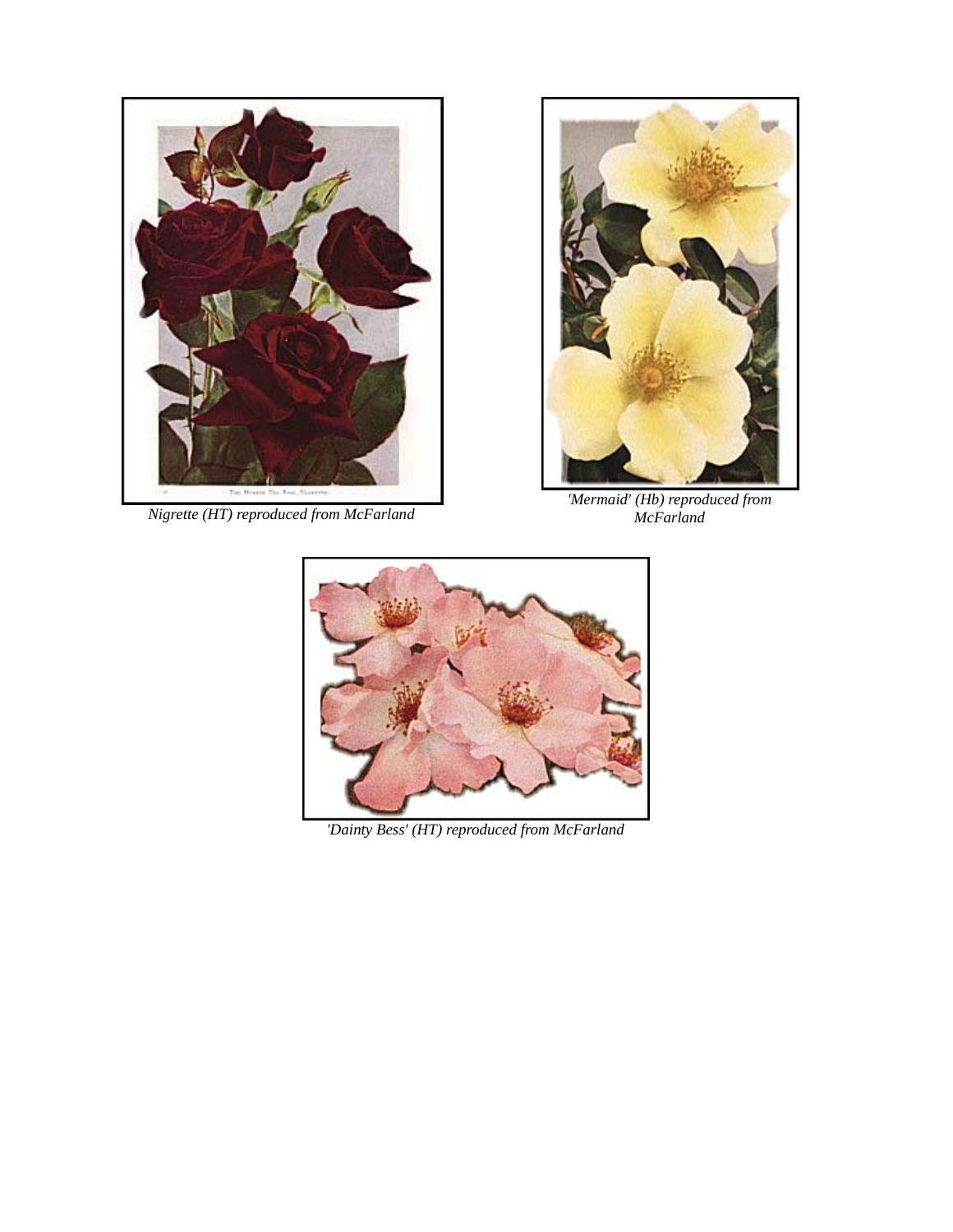#### **Where Are They Now?**

#### **The Huntington Library and Botanical Garden, San Marino, CA**

Huntington Rose Gardens has 122 of the roses mentioned in McFarland's '**Roses of the World in Color**.' Of these, 15 are roses not to be found in the San Jose Heritage Rose Garden and are marked with a plus sign '+' and 78 are not to be found at Descanso Gardens and are marked with an asterisk (\*).

Agnes \* Amelia Earhart Angels Mateu \* Antoine Rivoire \* Autumn \* Barcelona \* Better Times \* + Belle of Portugal \* Betty Uprichard \* + Cecil \* Chateau de Clos Vougeot \* Christopher Stone \* Comtesse du Cayla Climbing American Beauty \* + Columbia \* Comtesse Vandal Comtesse du Murinais Bloomfield Abundance \* + Bloomfield Dainty \* + Breeze Hill Briarcliff \* Blanc Double de Coubert \* Cameo \* Condesa de Sastago Crimson Glory \* Crimson Queen \* Dame Edith Helen Dainty Bess Danae Dazla \* Dorothy Perkins \* Dr. Van Fleet \* + Duchess of Atholl \* + Ducher \* Duchesse de Brabant Eclipse \* Editor McFarland \* Else Poulsen Ellen Poulsen Evangeline \* Etoile de Feu \*

Etoile de Holland \* Etoile de Lyon \* Eugene E. Marlitt \* Feu Joseph Looymons \* F. J. Grootendorst \* Francois Juranville \* General John Pershing \* + General Jacqueminot \* Gloria Mundi \* General MacArthur \* Gruss an Aachen \* Gruss an Coburg \* Gruss an Teplitz \* Hadly \* Hortolanus Budde \* Irish Elegance \* Isobel \* Innocence \* Joanna Hill \* Kaiserin Auguste Viktoria \* Killarney Kitty Kininmonth \* Lady Alice Stanley \* Lady Hillingdon Lafayette \* Los Angeles Lyon Rose \* Mermaid \* Mlle Franziska Kruger Miss Rowena Thom \* Mlle Cecile Brunner Mme Jules Bouche Mme Leon Pain \* + Mme Caroline Testout \* Mme Butterfly \* Mme Edouard Herriot \* Mme Gregoire Staechelin Mrs. Aaron Ward Mrs Charles Bell \* Mrs Herbert Stevens \* Mrs. Lovell Swisher \*

Mrs. Wakefield Christie-Miller \* Mrs. John Laing \* Mrs. Pierre du Pont \* Mrs. Sam McCredy New Dan Night \* Ophelia Orleans \* Padre \* Paul Neyron Paul's Scarlet Climber \* + Perle des Jardins Permanent Wave \* Papa Gontier \* + Pink Grootendoorst President Herbert Hoover \* Paul's' Lemon Pillar \* Radiance Red Radiance Rapture \* Red Talisman \* Sarah Van Fleet \* + Saturnia \* Schneezwerg \* Shot Silk \* Snowbird Signora \* Soeur Therese Summer Snow \* Talisman Trier \* Topaz  $* +$ Ulrich Brunner \* Veilchenblau \* Victoria Harrington \* Ville de Paris \* William R. Smith  $* +$ Will Rogers \* York & Lancaster  $*$ Zepherine Drouhin